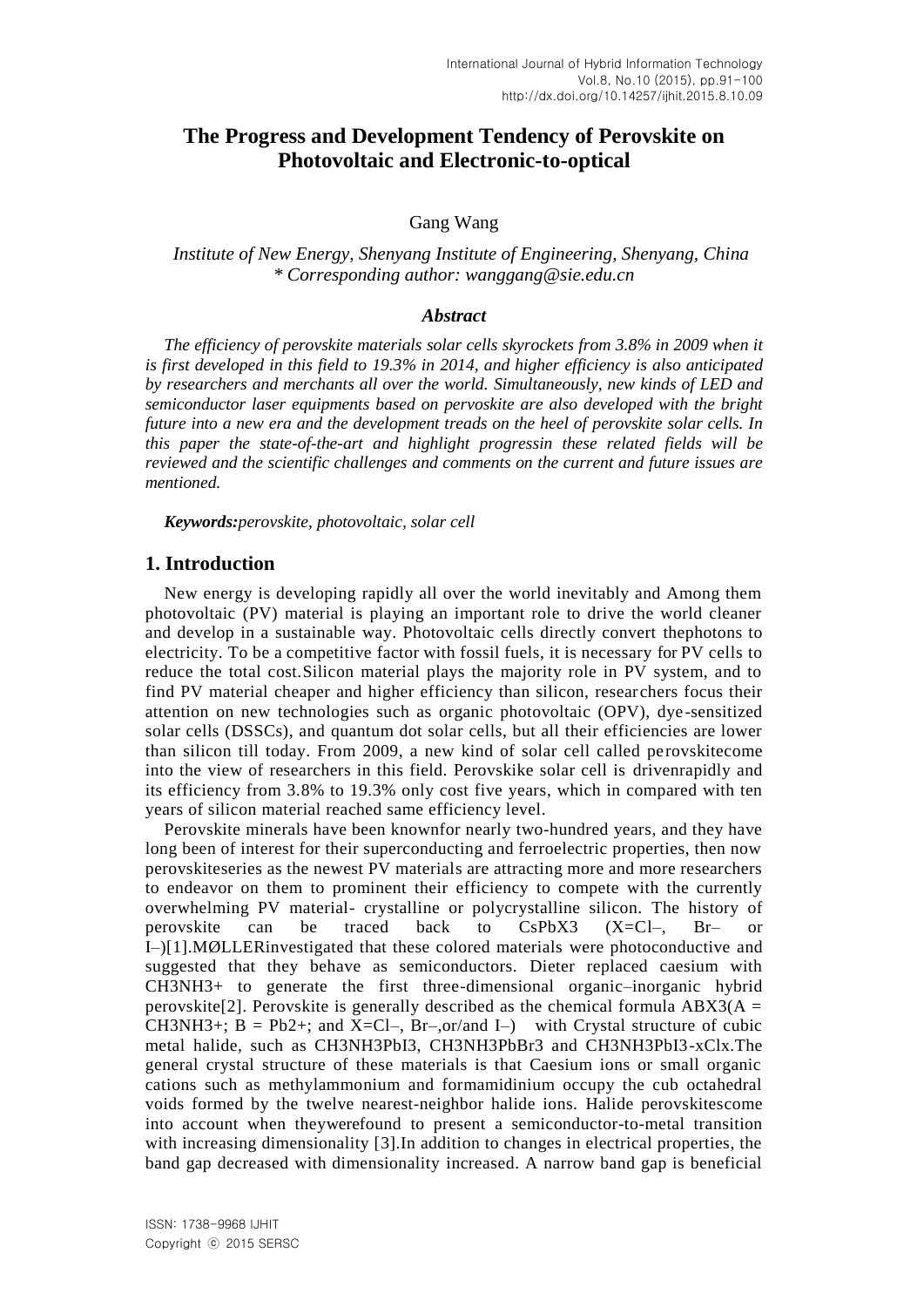for solar cell applications. Initially, perovskite was used as dye replacements in dye-sensitized solar cells. In that case dyes act as light absorbers coating the surface of a film of titanium dioxide (TiO2) nanoparticles. When light is absorbed by a dye, electrons and positive-charge carriers known as holes are generated and transferred to different transport materials: to TiO2 for electrons, and to another material for holes. The transport materials then carry the charges to separate electrodes and so generate a voltage[4]. Their ability toconvert the energy from sunlight to electricitywas disclosed in 2009, firstly they were added to dye-sensitized solarcells as a sunlight-absorbing layer, and achieved an efficiency of  $3.1\%$  for  $X = Br$ - and 3.8% for  $X = I$ . At that time perovskite is presented in a liquid electrolyte configuration [5]. In the past several years, their efficiency of converting sunlight into electrical energy has drawn much interest from researchers. Efficiency close to 10% was first achieved in solid state pervoskite cells. From then on, researchers aimed at improving efficiency of perovskite, and 19.3% is the highest perovskite efficiency reported to date[6]. This is an unprecedented and stunning rise in efficiency for the photovoltaic technology.By controlling the formation of the perovskite layer and careful choices of other materials, Zhou and his team suppressed carrier recombination in the absorber, facilitated carrier injection into the carrier transport layers, and maintained good carrier extraction at the electrodes. By these measures then they improve the efficiency to be 16.6% on average,and the highest efficiency is 19.3%. Based on these prominent behaviors, perovskite solar cell technology was selected as one of the biggest scientific breakthroughs of 2013 by the editors of Science and Nature. In this paper the advantages of perovskite materials are reviewed, and their recent progress in photovoltaic studies and electronic-to-optical are also included. Then some future perspectives with a particular focus on the improvement of efficiency, stability are discussed.

## **2. Advantages of Perovskite**

### **2.1 Simple Produce Processes and Low Cost**

The perovskite solar cells are cheap and easily to be made, which will benefit both science and industry. The thickness of crystalline or polycrystalline silicon solar cells manufactured today are made with approximately 150-micrometre-thick wafers. The thickness of new material merely is a few micrometers on inexpensive substrates such as glass, metal or plastic and compared with traditional silicon it is cheaper enough. The perovskitesolar cellsare about five times cheaper than current thin-film solar cells, and cells tend to be cheaper to make with a shorter energy payback time.

At the beginning, perovskite is liquid-based and easily solvable in suitable solvent and result in the short stability caused by dissolution of the halides in the electrolyte, then appeared to be a shortcoming that limits its application. The problem was solved by substituting a solid hole conductor for the liquid electrolyte in 2012. The compact TiO2 layer is required to prevent direct contact between the transparent conductive oxide (TCO) and hole transporting material (HTM). The pores of dye-sensitized mesoporous TiO2 film should be filled with HTM to induce a heterojunction. CH3NH3PbI3 perovskite was deposited on TiO2 film using either a one-step spin coating or two-step dipping method. A molecular-type HTM, such as 2,2',7,7'-tetrakis(N,N-p-dimethoxy-phenylamino)-9,9'-spirobifluorenespiro-MeOT AD), is used as a hole transporting material.This kind of structure sandwiches the thin perovskite layer between a rough mesoporous TiO2 photoanodeand a holetransporting layer [7].Thesematerials dissolve well in common solvents and assemble to form perovskite crystals when dried, making them cheap and simple to make.Not only did the conversion efficiency double, but the stability of perovskite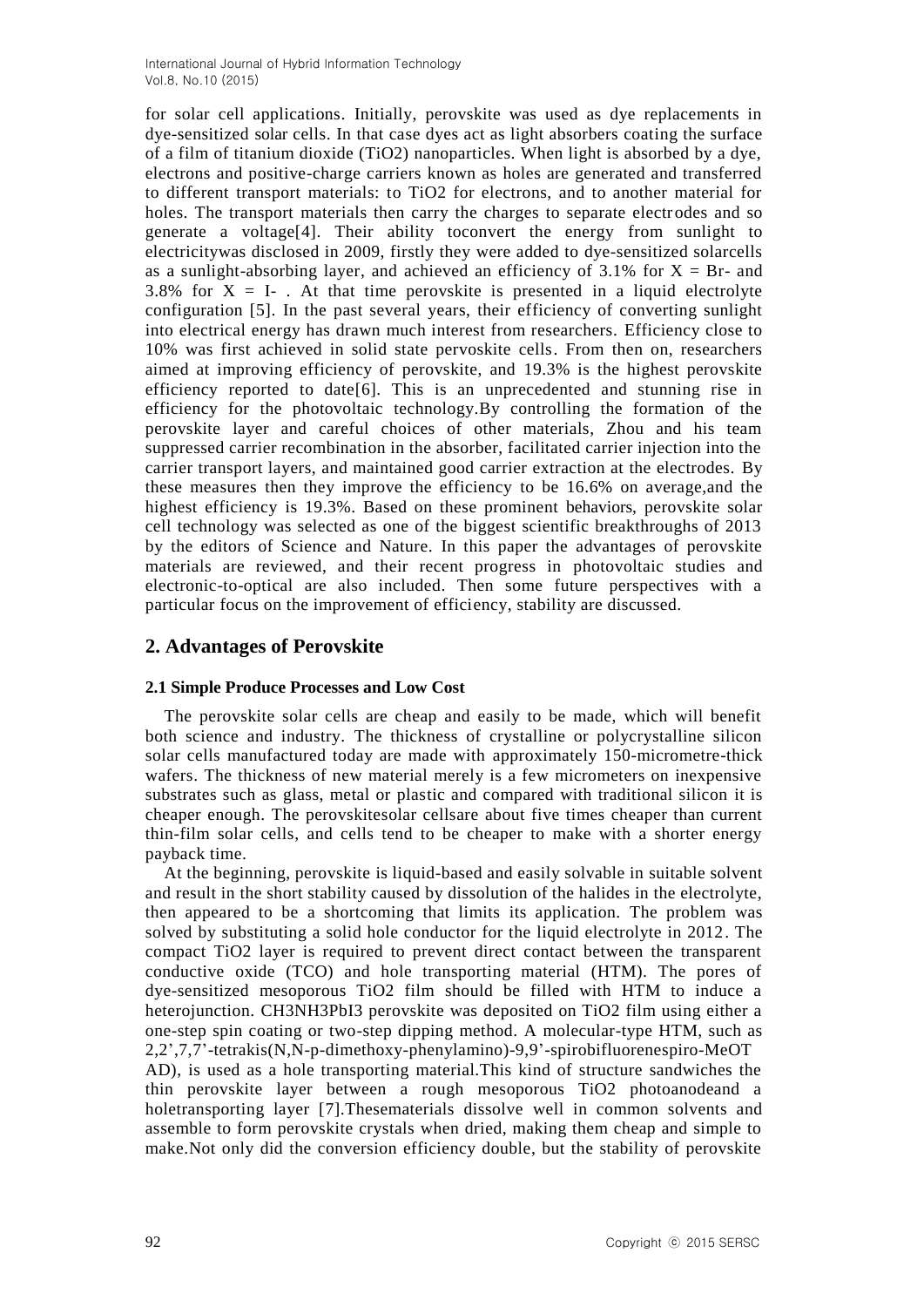solar cell also improved greatly as a result of avoiding the use of a liquid solvent. The big surprise to the semiconductor community is to find that such simple process methods still produce very clean semiconductor properties, without the need for the complex purification procedures required for traditional semiconductors such as silicon. For example,the CH3NH3PbI3 and CH3NH3PbI3-xClx perovskiteprecursor solutions were spin-coatedon plasma-etched glass at room temperature inair, followed by annealing in air at 100°C for45 min for the mixed halide and 150°C for 15 minfor the triiodidewhich should simplify manufacturing of large-area perovskite devices that are inexpensive and perform at high levels [8].This process requires a simple device and does not need high temperature steps, also perosvikecan be prepared using large area coating or printing methods. Another important consideration for these perovskites is that they are deposited by low temperature solution methods (typically spincoating).The low energy and ease of deposition is of obvious importance for eventual manufacturing of the cells.

In a word, perovskite can be manufactured using a simple manufacturing process and in a cheap, easy-to-make way.

#### **2.2 High Open-loop Voltage and Tandem**

Perovskite solar cells with doped P3HT hole transporter showed a high voltage of open circuit up to 1.01 V [9]. Silicon and most thin-film solar cells typically produce only 0.7 V under same open circuitconditions.Since the high voltage of open circuit observed from metal halide perovskite is likely to be related to high internal photoluminescence quantum efficiencyand manipulate the composition of perovskite could further improve voltage of open circuit, thus contributing to an higher efficiency [10]. This team demonstrates efficiency of cesium-dopinginmethylammoniumleadiodideperovskites rise from5.51%to7.68% due toincreasesinshort-circuitcurrentdensityandopen-circuitvoltageviaincreasedlight absorption atoptimumdevicethickness [11].

The direct bandgap of perovskite is 1.55 eV corresponding to an absorption onset of 800 nm, which makes this material a good light absorber over the whole visible solar emission spectrum[12].Hybrid organometallic halide perovskiteCH3NH3PbI2Br (or MAPbI2Br) nanosheets with a 1.8eV band gap were prepared via a thermal decompositionprocess from a precursor containing PbI2, MABr, andMACl. The planar solar cell based on the compact layer ofMAPbI2Br nanosheets exhibited 10% efficiency[13]. Because silicon has a smaller bandgap than the perovskites, it absorbs a chunk of the solar spectrum that perovskite does not. Thus we can place a silicon cell underneath a perovskite cell to form a tandem cell [14].Perovskites could be printed on top of silicon in a way that would add little to the cost, and because perovskites generate a higher voltage than silicon, the tandem cell would be more efficient than a silicon cell.MichaelMcGeheereported that his team made 18.6% efficient tandems inwhich perovskites sit atop alloys of copper,indium, gallium, and selenium (CIGS).And this team pushesefficiency of tandemcells up to 35.67%.They calculate alimiting efficiency of 35.67% for an ideal (no parasitic absorption,ideal contacts) monolithic tandem, assuming a top cell voltage of open-circuit is 1100 mV [15].

#### **2.3 High Capability to Carry Charge**

An ideal solar cell material should combinegood optical absorption ability with efficient carry chargepropertiesbecause this character is the key to the efficient.Low-temperature solution-processed photovoltaics suffer from low efficiencies because of poorexciton or electron-hole diffusion lengths (typically about 10 nanometers) [16]. This team provided evidence ofbalanced long-range electron-hole diffusion lengths of at least 100 nanometers in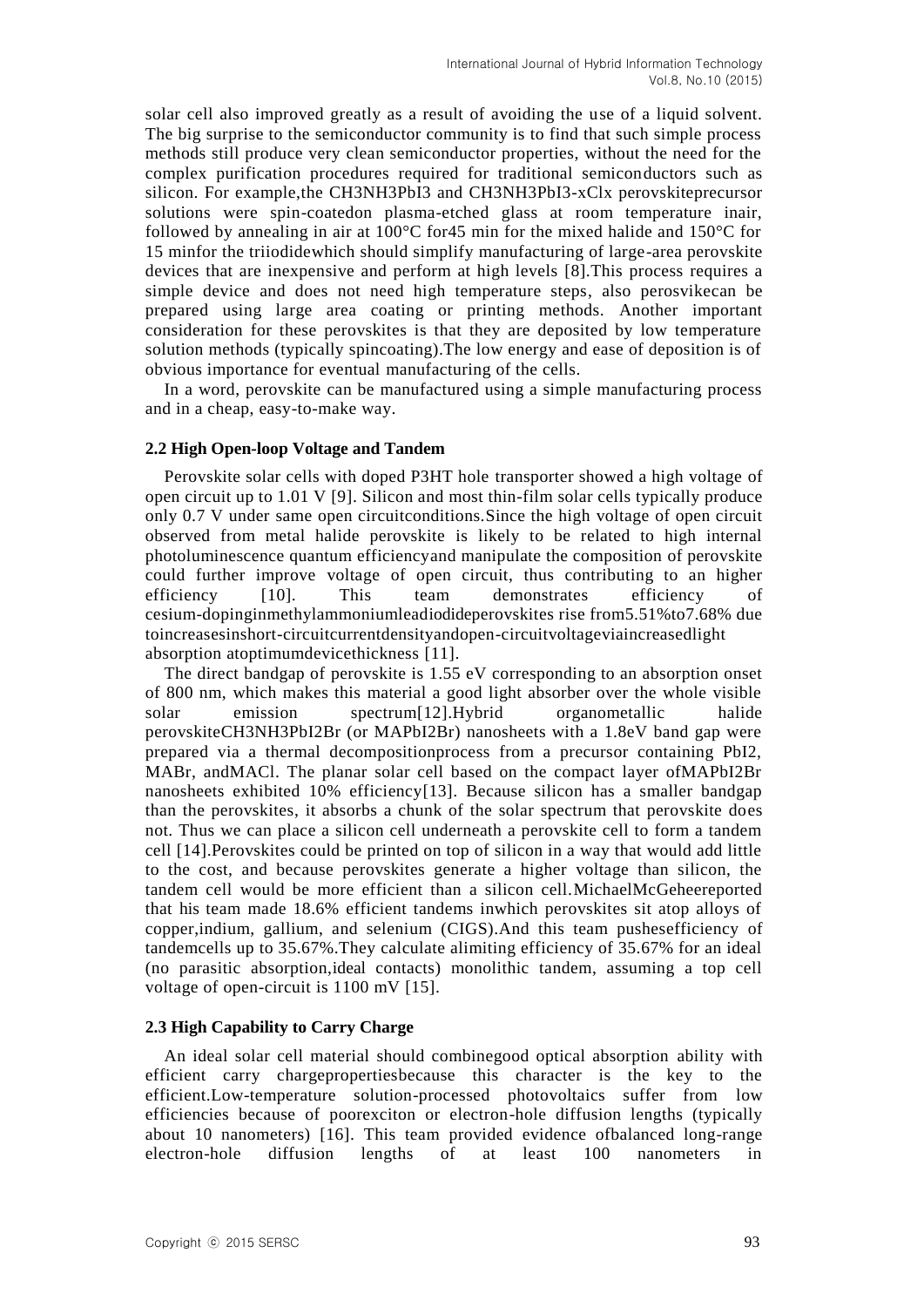solutionprocessedCH3NH3PbI3 [17]. And they deem that the high photoconversion efficiencies of these systems stem from thecomparable optical absorption length and charge-carrier diffusion lengths.The excitons produced by light absorption have a weak binding energy of about 0.030 eV, which means that most of them dissociate very rapidly into free carriers at room temperature8.The perovskitetends to have high charge-carriermobility, then the high mobility means that the light-generatedelectrons and holes can move large enoughdistances to be extracted as current, insteadof losing their energy as heat within the cell combined with high charge carrierlifetimes[18].However, there is relativelylittle literature on probing the fundamentalphotophysics, and even the most basic questionof whether photoluminescence occurs via free carrier recombinationfrom the conduction and valence bandelectrons, or is preceded by exciton formation, remainsunknown [8].

## **1. VersatileProgresses in Perovskite Field**

### **3.1Photovoltaic**

To date, rapid progress has been made on perovskiteprocessing and relevant material design.As a result, various processingmethodshave been reported.

Amesoporous scaffold made of Al2O3 instead of TiO2 produced similar conversion efficiencies, even though Al2O3 is unable to assist in electron extraction due to its large bandgap. These researchers proposed that the electrons percolate along the surface of the Al2O3 nanoparticles through an ultrathin conformal coating of CH3NH3PbI3. However, until now, the role of the mesoscopic Al2O3 scaffold in these devices remains obscure[19]. They observed thatTiO2 nanoparticlesplayasignificantroleinelectron transport inperovskitesolarcells[20].TiO2 hierarchical nanostructures with secondary growth have been successfully synthesized on electrospun nanofibersvia surfactant-free hydrothermal route. Asa result of improved light harvesting, dye loading, and reduced recombination losses, the hierarchical nanofibers yield2.14% electrochemical conversion efficiency which is 50% higher than the efficiency obtained by plain nanofibers [21].Al-doped ZnO (AZO) modified ZnOnanorods have been applied inCH3NH3PbI3 perovskite solar cells and show a positive effecton open circuit voltage and power conversion efficiency. Theaverage power conversion efficiency is improved from 8.5% to10.07% and the maximum efficiency reaches 10.7% [22].

One of the new carbazole-based HTM devices exhibit high power conversionefficiencies amounting to 6.0% and 9.8% in dyesensitized and perovskite solar cells, respectively [23]. The carbazole-based CH3NH3PbI3perovskitecell with SGT-405, having a three-arm-type structure, exhibited aremarkablephotovoltaic conversion efficiency (PCE) of 14.79% [24].

Much progress has also been made in the preparation of planar perovskite solar cells, where various methods have been applied ranging from dual-source high-vacuum evaporation [25]to sequential liquid–vaporphase deposition [26] and low-temperature solution casting [27].Among these methods, thevacuum thermal co-evaporation of CH3NH3I and PbCl2 (orPbI2) and the resulting perovskite thin films exhibited the mosthomogeneous morphology and the highest thinfilm coverage,leading to a high performance of 12-15% efficiency [28]. And only limited reports haveutilized vacuum sublimation technique to fabricate perovskitelayers.This team provides a method of perovskitethinfilm deposition via a layer-by-layer sequential vacuum sublimation.This process is relatively simpler than the co-evaporationtechnique but gains a satisfied result. Because the devices arefree of high-temperature-prepared metal oxide layers and thesubstrates are maintained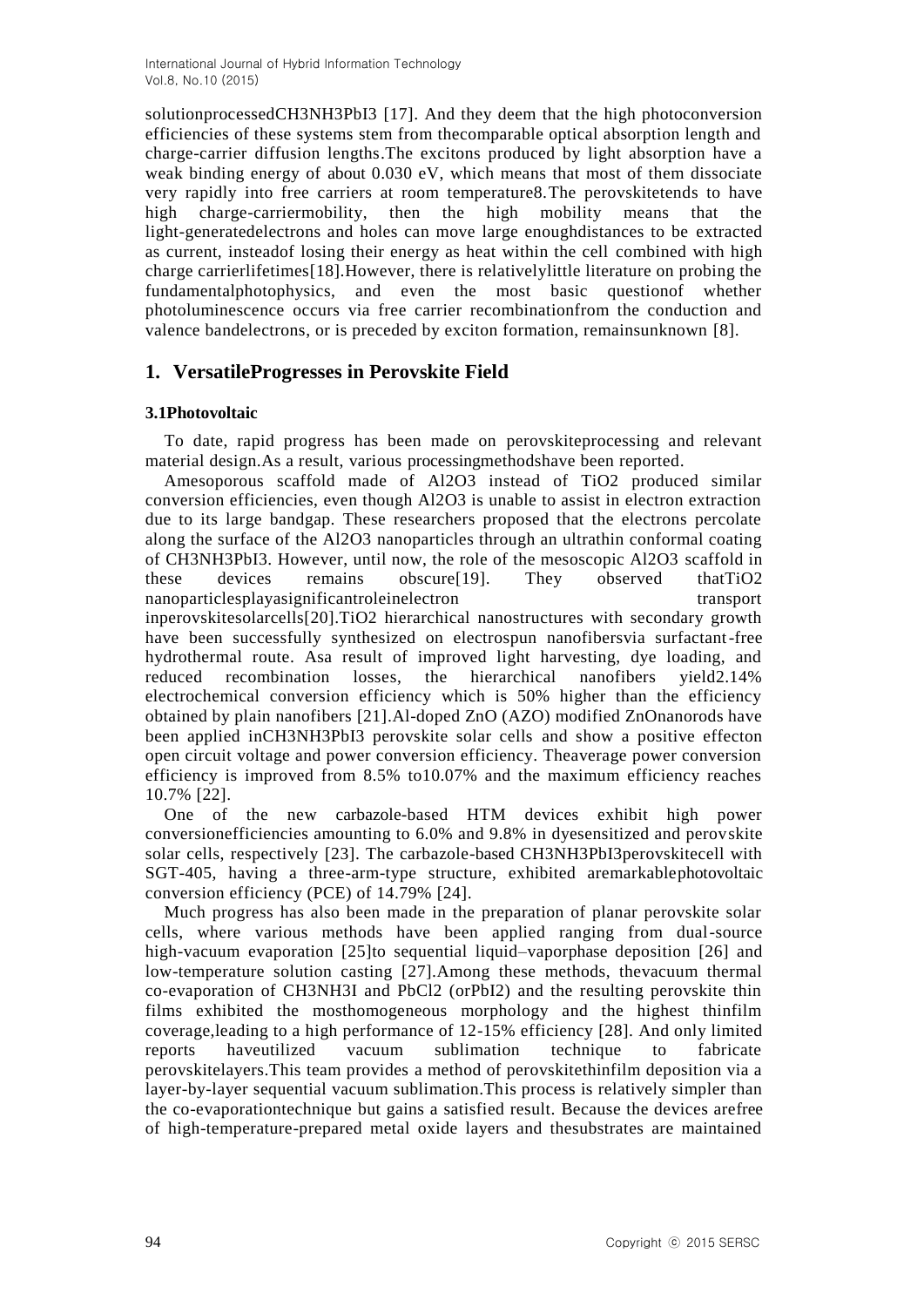under 100  $\degree$  throughout the fabrication, this method points a new development orientation[29].

To prevent dendriticgrainmorphologygivingmanygapsinthe process ofplanarperovskite films producedby traditional spin coating, afacilegas-assistedsolution processing techniqueisreported to produce veryuniformperovskitethin films consisting ofdenselypackedsinglecrystallinegrains [30].Polymer poly-vinylpyrrolidone (PVP) is applied as a surfactant to enhance the surface coverage ofperovskite to create perovskite with smoothsurfaces and uniform crystal domains [31].

What else, this team found slow transient effects causing hysteresisin the current–voltage characterization of Hybrid organo-metal halide perovskites that can lead to an over- or underestimation ofthe solar cell device efficiency[32]. And this reminds researchers the correction of measured efficiency.

#### **3.2 Electronic-to-optical**

Traditional LEDsshould be assembled in high-temperature and high-vacuum environments, but new kind of perovskiteLEDs can overcome above shortcomings. To make the perovskite LEDs, a perovskite solution is prepared and simply spin-coatedonto a substrate. Thus this new LED is competitive in the cost aspect. They tune the halide compositionsin the perovskiteto change colors. It will be adopted widely on low-cost display, lighting and optical communication applications. The great benefit of perovskite is their ability to yield different translucentcolours, such as red, yellow or brown[33].

On the aspect of use perovskite as laserdiodes, the demonstration of amplified spontaneous emission from thin films ofperovskites could pave the way to solution-processed low-cost lasers that can be easily tuned across the entire visible spectrum.

One of the main obstacles that prevents the realization of an electrically driven injection laser that uses conjugated organic materials as a gain medium is the difficulty of reaching the lasing threshold density of emissive excited states without compromising the gain by excited-state absorption. The creation of non-radiative states and higher-order excited-state annihilation processes, which also hamper light amplification, can seldom be avoided. Using organic–inorganic halide perovskite, however, both of these shortcomings may now be overcome.

Most importantly, it is highlighted that facile tuning of the emission wavelength across the visible wavelength range can be achieved by varying the composition of the perovskite, especially the ratio of halides that comprise the perovskite structure [34].

### **4. Open Issues and Challenges**

Fundamentally, there still remain many open issues for theperovskite material.

#### **4.1 Efficiency**

The most importantfactor in PV field is efficiency. Efficiency is the research focus due to related installation, occupied area and the supported scaffolds are all tightly related with it. Achieving cost effective, easily processable, efficient and versatile solar cells has always been a challenge for the researchers. As mentioned before, the 19.3% team conduct the process of fabrication perovskite solar cells in air and atlow temperatures, and their team has focused on growth techniques thatlimit defects in perovskite crystals and onimproving the interfaces between differentmaterial layers in the devices.These defects promote the recombination of electrons and holes, which drain power and reduce voltage, at the same time, impede the improvement of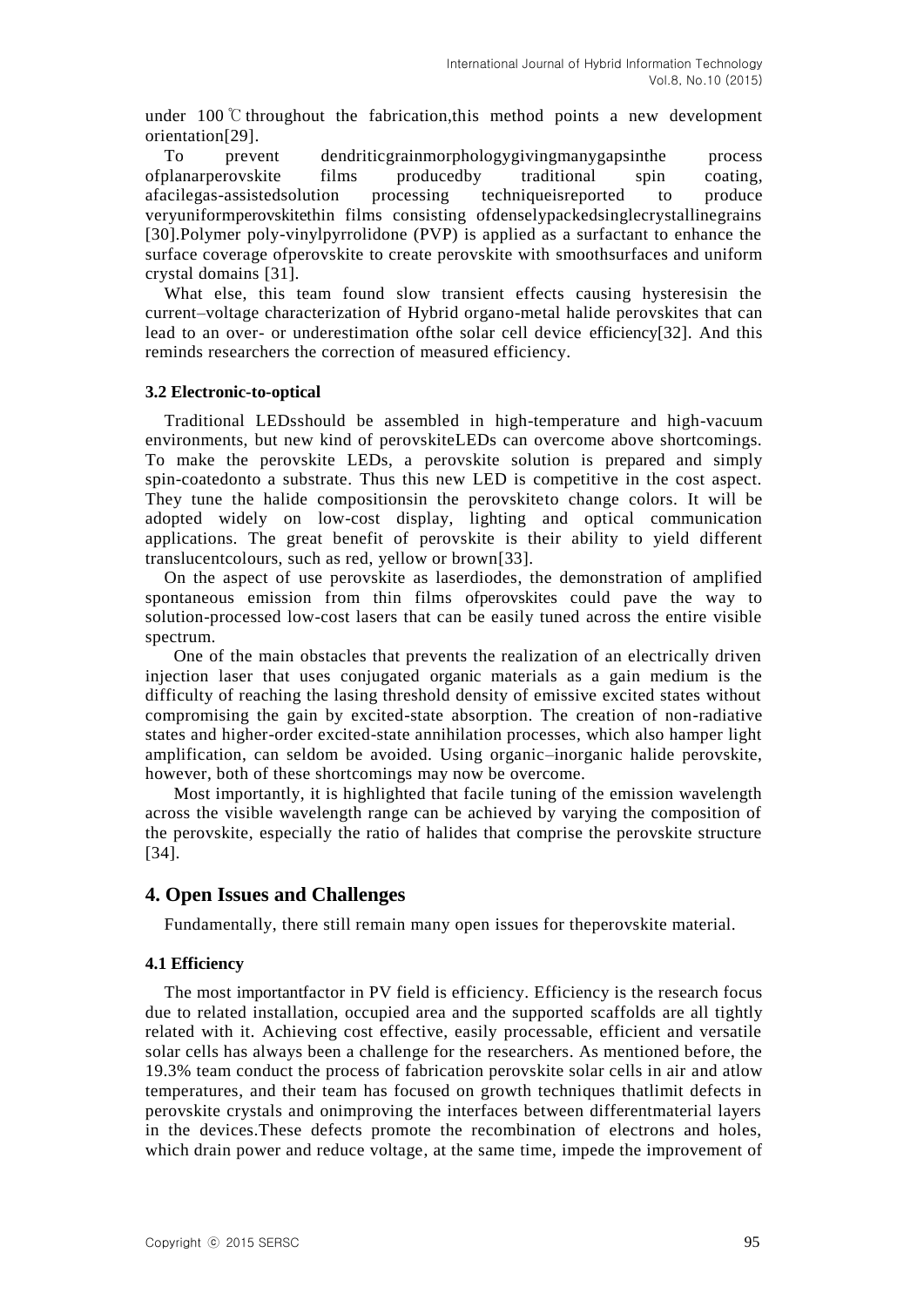efficiency.The impressiveproperties of perovskite could ultimatelyboost efficiencies as high as 25% in individualdevices-as good as today's commercialchampions, which are made of costly single-crystalsilicon.

### **4.2PoisonousMatter**

There are concerns that lead toxicity will be a problem, because the perovskites are soluble in water and could be washed out of a leaky module.Lead compounds are very toxic and harmful to the environment. Thus it seems that developing lead-free perovskite is necessary for the widespread deployment of perovskite solar cells.Provide substitution of other elements for Pb is one of the important tasks for environmentally friendly perovskite solar cells.

### **4.3 Stability**

Very few stability studies have been performed so far and the related life span reports incliding: In the lab, 500 h device stabilities have already been reported in dry ambient [35]. The ass-PSSC basedon the PANI delivers a photovoltaic conversion efficiency reduces from 7.34% to 6.71% after1000 h, indicating the material has a good long 36termstability [36]. This team replaced the organichole transport material with polymer-functionalized single-walledcarbon nanotubes (SWNTs) embedded in an insulating polymermatrix and acquired a stronger thermal stability compared to cells employing state-of-the-art organichole-transporting materials[37]

These teams investigatethe perovskite solarcell by storing it in different environments. The cell storedin either dry air or nitrogen retain 80% of theinitial performance after 24 hours and 20% after6 days, whereas the devices stored in ambient airretain less than 20% of the initial performanceafter 24 hours and 5% after 6 days. These resultsshow that better stability with advanced encapsulationtechniques is needed for practical use ofthe perovskite solar cells [6].

This carbon counter electrode-basedperovskite solar cell exhibits good stability over 800 h[38] .Another issue is the long-term stability of perovskites. The results of preliminary tests performed on short timescales are promising, but some researchers remain concerned that perovskites will lack the long-term stability assilicon solar cells has been testified can last for more than 25 years.

### **4.4 Working Mechanism**

New attempts and better understanding the physic and chemical properties of perovskite materials never stop, but the fundamental properties, which the performance of these materialsbased, are currently exploring by researchers and are still being debated.Perovskite solar cell as a competitive candidate for new energyhas soared in the improvements of structures as well as efficiency. However, identifying the basic working mechanismswill be crucial to design the optimum configuration and maximize solar cell efficiencies.

This team has investigated the local mobility,recombination, and energetic landscape of charge carriers in a prototype CH3NH3PbI3 perovskite using laser-flash timeresolvedmicrowave conductivity (TRMC) technique. Kinetic and frequency analysis of the transient complex conductivity strongly support the superiority of theperovskite. Their study provides a basic conceptionfor understanding perovskite solar cell operation [39].The transport mechanism needs to be further investigated.Singaporean photophysics expert fromNTU's School of Physical and Mathematical Sciences discovered that the electrons generated in perovskite materialby sunlight can travel quite far. Only few of these related reports can be found.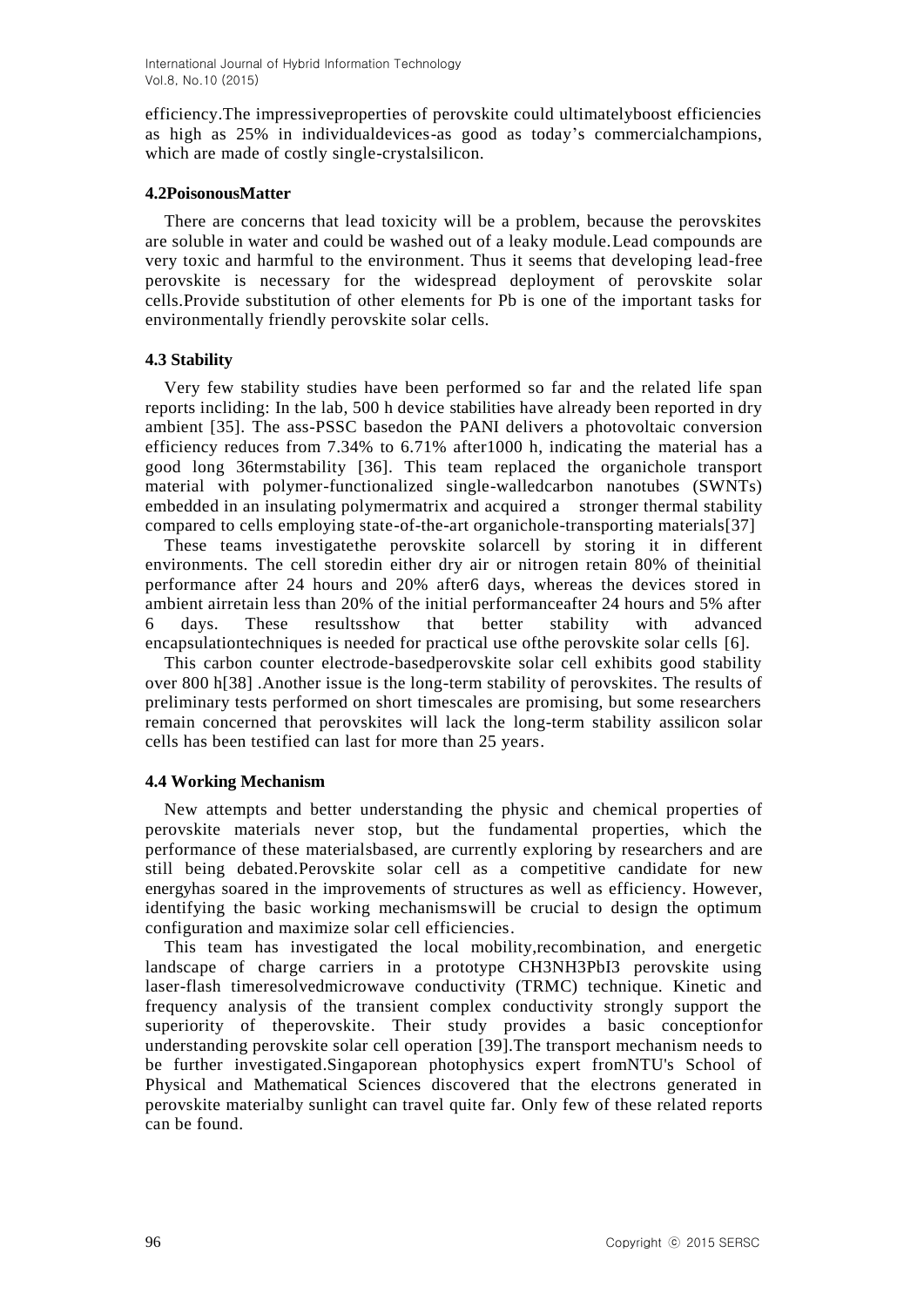### **5. LookForward**

Recent progress in perovskite solar cells has been reviewed above. All aspects about perovskite are under consideration and in experiment processes and this have triggered rapid and continuous improvements in their efficiencies. Higher efficiency is still possible through structural modification along with band gap tuning [40].Furthermore, other perovskite structured materials such as CsSnI3 was effectively demonstrated as hole-transporting materials (HTM) and absorber in this field. It is feasible to improve the efficiency through changing the basic structure of perovskite. As well known, the components diversity of perovskite presents the all kinds of combination, for example,  $Co2+$ ,  $Fe2+$ ,  $Mn2+$ ,  $Pd2+$  and  $Ge2+$ . There are other candidates from this family of materials that are suitable for solar cells. Perovskite is a flexible structure type and many elements can be incorporated through various structural adaptations.Thus the milestone of efficiency can be expected with the emergency some new combination one day.

To replace Pb with a less toxic elementSn is also appeared on the agenda. Nevertheless its easy oxidation character make it lowers the photovoltaic performance [41]. Other organic-inorganic halide materialsbased onSn have also displayed good ability to carry charge [42]. withSn as one of the obvious candidates. Furthermore, the life span of perovskite solar cellstill needs further experiments to support and testify.

The ultimate goal of the solar-cell industry is to make inexpensive devices that are highly efficient at converting sunlight into electricity. The advent of perovskite semiconductors could be the key to reaching this goal.This material canlead to advances in knowledge and breakthroughs in applied science.

#### **References**

- [1] C. K.Møller, "J. Crystal Structure and Photoconductivity of CæsiumPlumbohalides", *Nature*, vol.182, no. 1436,**(1958)**.
- [2] D. Weber, J.Ch3nh3pbx3, "einPb(II)-System mitkubischerPerowskitstruktur",Naturforsch., vol. 33b, pp. 1443-1445,**(1978)**.
- [3] D. B.Mitzi, C. A.Feild, W. T. A.Harrison andA. M.Guloy, "J. Conducting tin halides with a layered organic-based perovskite structure",*Nature*, vol.369,**(1994)**, pp. 467-469.
- [4] M. D. Mcgehee, "J.Fast-track solar cells", Nature, vol.vol. 5,no. 1,**(2013)**, pp. 323-325.
- [5] A. Kojima, K.Teshima, Y.Shirai and T.Miyasaka, "J. Organometal Halide Perovskites as Visible-Light Sensitizers for Photovoltaic Cells",,American Chemistry Society, vol. 131,**(2009)**, pp. 6050-6051.
- [6] H. Zhou, Q. Chen, G. Li, S.Luo, T.-B.Song,H.-S.Duan, Z. Hong, J. You, Y. Liu, Y. Yang, "J. Interface engineering of highly efficient perovskite solar cells",Science, vol. 345,**(2014)**,pp. 543-546.
- [7] H.-S. Kim, C.-R. Lee, J.-H.Im, K.-B. Lee, T.Moehl, A.Marchioro, S.-J. Moon, R.Humphry-Baker, J.-H. Yum, J. E. Moser, M.Grätzeland N.-G. Park, "J. Iodide Perovskite Sensitized All-Solid-State Submicron Thin Film Mesoscopic Solar Cell with Efficiency Exceeding 9%", Scientific Reports Volume 2, Article number, vol.591, **(2012)**.
- [8] S. D. Stranks, G. E. Eperon, G.Grancini, C.Menelaou, M. J. P. Alcocer, T.Leijtens, L. M. Herz, A. Petrozza and H. J. Snaith, "J. Electron-Hole Diffusion Lengths Exceeding 1 Micrometer in an OrganometalTrihalidePerovskite Absorber", Science, vol.342, no. 341, **(2013)**.
- [9] F. D.Giacomo, S.Razza, F.Matteocci, A. D'Epifanio, S.Licoccia, T. M. Brown and A. D. Carlo, "J. High efficiency CH3NH3PbI(3\_x)Clxperovskite solar cells with poly(3-hexylthiophene) hole transport layer", Journal of Power Sources, vol. 251, pp. 152-156.
- [10] P. K. Nayak and D.Cahen, "J. Updated Assessment of Possibilities and Limits for Solar Cells", Advanced Materials,vol. 26, Issue 10,**(2014)**, pp. 1622–1628.
- [11] H. Choi, J.Jeong, H.-B. Kim, S. Kim, B. Walker, G.-H. Kim and J. Y. Kim, "J. Cesium-doped methylammonium lead iodide perovskite light absorber for hybrid solar cells", Nano Energy, vol. 7,**(2014)**, pp. 80–85.
- [12] T.Baikie, Y. Fang, J. M. Kadro, M. Schreyer, F. Wei, S. G. Mhaisalkar, M.Graetzeld and T. J. Whitec, "J. Synthesis and crystal chemistry of the hybrid perovskite  $(CH_3NH_3)PbI_3$  for solid-state sensitised solar cell applications", Journal of Materials Chemistry A, Issue 18,**(2013)**, pp. 5628-5641.
- [13] Y. Zhao and K. Zhu, "J. Efficient Planar Perovskite Solar Cells Based on 1.8 eV Band Gap CH3NH3PbI2Br Nanosheets via Thermal Decomposition", Journal of the American Chemical Society, vol. 136,**(2014)**, pp. 12241-12244.
- [14] Z. M. Beiley and M. D. McGehee, "J. Modeling Low Cost Hybrid Tandem Photovoltaics with the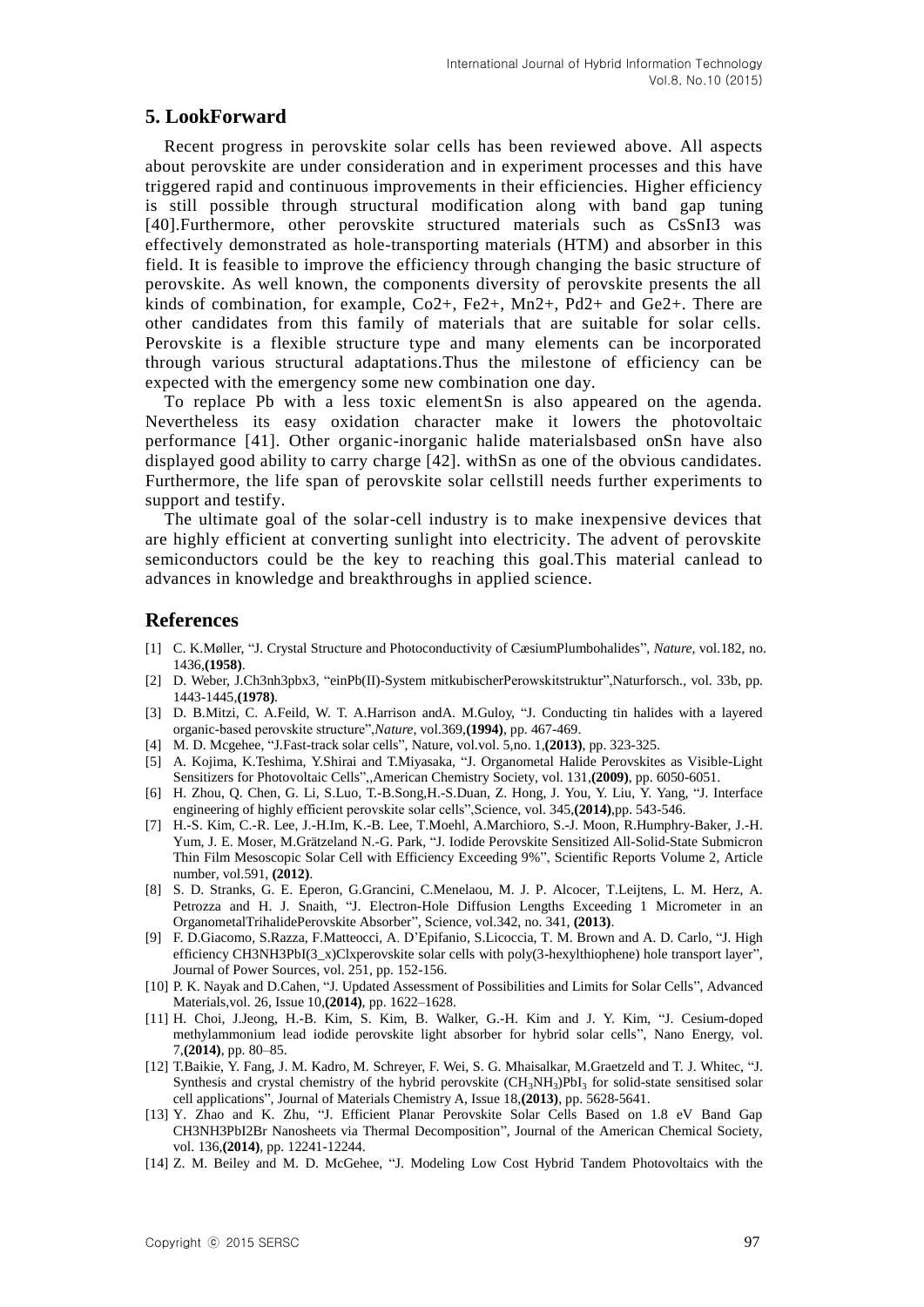Potential for Efficiencies Exceeding 20%", Energy and Environmental Science, vol. 5,**(2012)**, pp. 9173-9179.

- [15] P. Loper, B.Niesen, S.-J. Moon, S. M. de Nicolas, J.Holovsky, Z.Remes, M.Ledinsky, F.-J.Haug, J.-H. Yum, S. De Wolf and C.Ballif, "J. Organic–Inorganic Halide Perovskites: Perspectives for Silicon-Based Tandem Solar Cells", Ieee Journal Of Photovoltaics, vol. 4, no. 6,**(2014)**, pp. 1545-1551.
- [16] A.Facchetti, "J. π-Conjugated Polymers for Organic Electronics and Photovoltaic Cell Applications", Chemical Material, vol. 23,**(2011)**, pp. 733–758.
- [17] G. Xing, N. Mathews, S. Sun, S. S. Lim, Y. M. Lam,M.Grätzel, S. Mhaisalkar and T. C. Sum, "J. Long-Range Balanced Electron and Hole-Transport Lengths in Organic-Inorganic CH3NH3PbI3", SCIENCE, vol. 342,**(2013)**, pp. 344-347.
- [18] C. C. Stoumpos, C. D. Malliakas andM. G. Kanatzidis, "J. Semiconducting tin and lead iodide perovskites with organic cations: phase transitions, high mobilities and near-infrared photoluminescent properties", Inorganic Chemistry, vol. 52,**(2013)**, pp. 9019-9038.
- [19] M.M. Lee, J.Teuscher, T.Miyasaka, T. N. Murakami and H. J. Snaith, "Efficient Hybrid Solar Cells Based on Meso-SuperstructuredOrganometal Halide Perovskites", Science,vol. 338,**(2012)**, pp. 643-647.
- [20] X. Wang, Y. Fang, L. He, Q. Wang and T. Wu, "Influence of Compact TiO2 Layer on the Photovoltaic Characteristics of the OrganoMetal Halide Perovskite-based Solar Cells", Materials Science in Semiconductor Processing, vol. 27**(2014)** November, pp. 569-576.
- [21] D.Sabba, S.Agarwala, S. S. Pramana1 and S. Mhaisalkar, "J. A MasklessSynthesis of TiO2-nanofiberbased Hierarchical Structures for Solid-state Dye-sensitized Solar Cells with Improved Performance",Nanoscale Research Letters,vol.9,**(2014)**, pp. 14.
- [22] J. Dong, Y. Zhao, J. Shi, H. Wei, J. Xiao, X.Xu, J.Luo, J.Xu, D. Li, Y.Luo and Q.Meng, "J. Impressive enhancement in the cell performance of ZnOnanorod-based perovskite solar cells with Al-doped ZnO interfacial modification", Chemistry Communication, vol.50,**(2014)**, pp. 13381-13384.
- [23] B. Xu, E.Sheibani, P. Liu, J. Zhang, H.Tian, N.Vlachopoulos,G. Boschloo, L.Kloo, A.Hagfeldt and L. Sun, "J. Carbazole-Based Hole-Transport Materials for Efficient Solid-State Dye-Sensitized Solar Cells and Perovskite Solar Cells", Advanced Materials, vol. 26,**(2014)**, pp. 6629-6634.
- [24] S. D. Sung,M. S. Kang,I. T. Choi,H. M. Kim,H. Kim, M. P. Hong,H. K. Kimand W. I. Lee, "J. 14.8% perovskite solar cells employing carbazole derivatives as hole transporting materials", Chemistry Community, vol. 50,**(2014)**, pp. 14161-14163.
- [25] O. Malinkiewicz, Y. H. L. AswaniYella, G. M. Espallargas, M. Graetzel, M. K. Nazeeruddin and H. J. Bolink, "J. Perovskite solar cells employing organic charge-transport layers", Nature Photonics, vol. 8, **(2014)**, pp. 128–132.
- [26] Q. Chen, H. Zhou, Z. Hong†, S. Luo, H.-S. Duan, H.-H. Wang, Y. Liu, G. Li and Y. Yang, "J. Planar heterojunctionperovskite solar cells via vapor-assisted solution process", Journal of American Chemical Society, vol. 136, **(2014)**, pp. 622-625.
- [27] A. Yella, L.-P. Heiniger, P. Gao, M. K. Nazeeruddin and M. Grätzel, "J. Nanocrystalline Rutile Electron Extraction Layer Enables Low-Temperature Solution Processed PerovskitePhotovoltaics with 13.7% Efficiency", Nano Letter, vol. 14, **(2014)**, pp. 2591-2596.
- [28] M. Liu, M. B. Johnston and H. J. Snaith, "J. Efficient planar heterojunctionperovskite solar cells by vapour deposition", Nature, vol. 501, **(2013)**, pp. 395-398.
- [29] C.-W. Chen, H.-W. Kang, S.-Y. Hsiao, P.-F. Yang, K.-M. Chiang and H.-W. Lin, "J. Efficient and Uniform Planar-Type Perovskite Solar Cells by Simple Sequential Vacuum Deposition", Advanced Materials, vol. 26, **(2014)**, pp. 6647-6652.
- [30] F. Huang, Y. Dkhissi, W. Huang, M. Xiao, I. Benesperi, S. Rubanov, Y. Zhu, X. Lin, L. Jiang, Y. Zhou, A. Gray-Weale, J. Etheridge, C. R. McNeill, R. A. Caruso, U. Bach, L. Spiccia and Y.-B. Cheng, J. Gas-assisted preparation of lead iodide perovskitefilms consisting of a mono layer of single crystalline grains for high efficiency planar solar cells", Nano Energy, vol. 10, **(2014)**, pp. 10-18.
- [31] Y. Ding, X. Yao, X. Zhang, C. Wei and Y. Zhao, "J. Surfactant enhanced surface coverage of CH3NH3PbI3\_xClx perovskite for highly efficient mesoscopic solar cells", Journal of Power Sources, vol. 272, **(2014)**, pp. 351-355.
- [32] E. L. Unger, E. T. Hoke, C. D. Bailie, W. H. Nguyen, A. R. Bowring, T. Heum¨uller, M. G. Christoforo and M. D. McGehee, "J. Hysteresis and transient behavior in current–voltage measurements of hybrid-perovskite absorber solar cells", Energy & Environmental Science, vol. 7, no. 3690, **(2014)**
- [33] Z.-K. Tan, R. S. Moghaddam, M. L. Lai, P. Docampo, R. Higler, F. Deschler, M. Price, A. Sadhanala, L. M. Pazos, D. Credgington, F. Hanusch, T. Bein, H. J. Snaith and R. H. Friend, "J. Brightlight-emitting diodes based on organometal halide perovskite", Nature Nanotechnology, vol. 9, **(2014)**, pp. 687.
- [34] F. Laquai, "J. All-round perovskites", NATURE MATERIALS, vol. 13, **(2014)**, pp. 429-430.
- [35] J. Burschka,, N. Pellet, S.-J. Moon, R. Humphry-Baker, P. Gao, M. K. Nazeeruddin and M. Grätzel, "J. Sequential deposition as a route to high-performance perovskite-sensitized solar cells", Nature, vol. 499, **(2013)**, pp. 316-319.
- [36] Y. Xiao, G. Han, Y. Chang, H. Zhou, M. Li and Y. Li, "J. An all-solid-state perovskite-sensitized solar cell based on the dual function polyaniline as the sensitizer and p-type hole-transporting material", Journal of Power Sources, vol. 267, **(2014)**, pp. 1-8.
- [37] S. N. Habisreutinger, T. Leijtens, G. E. Eperon, S. D. Stranks, R. J. Nicholas and H. J. Snaith, "J. Carbon Nanotube/Polymer Composites as a Highly Stable Hole Collection Layer in Perovskite Solar Cells",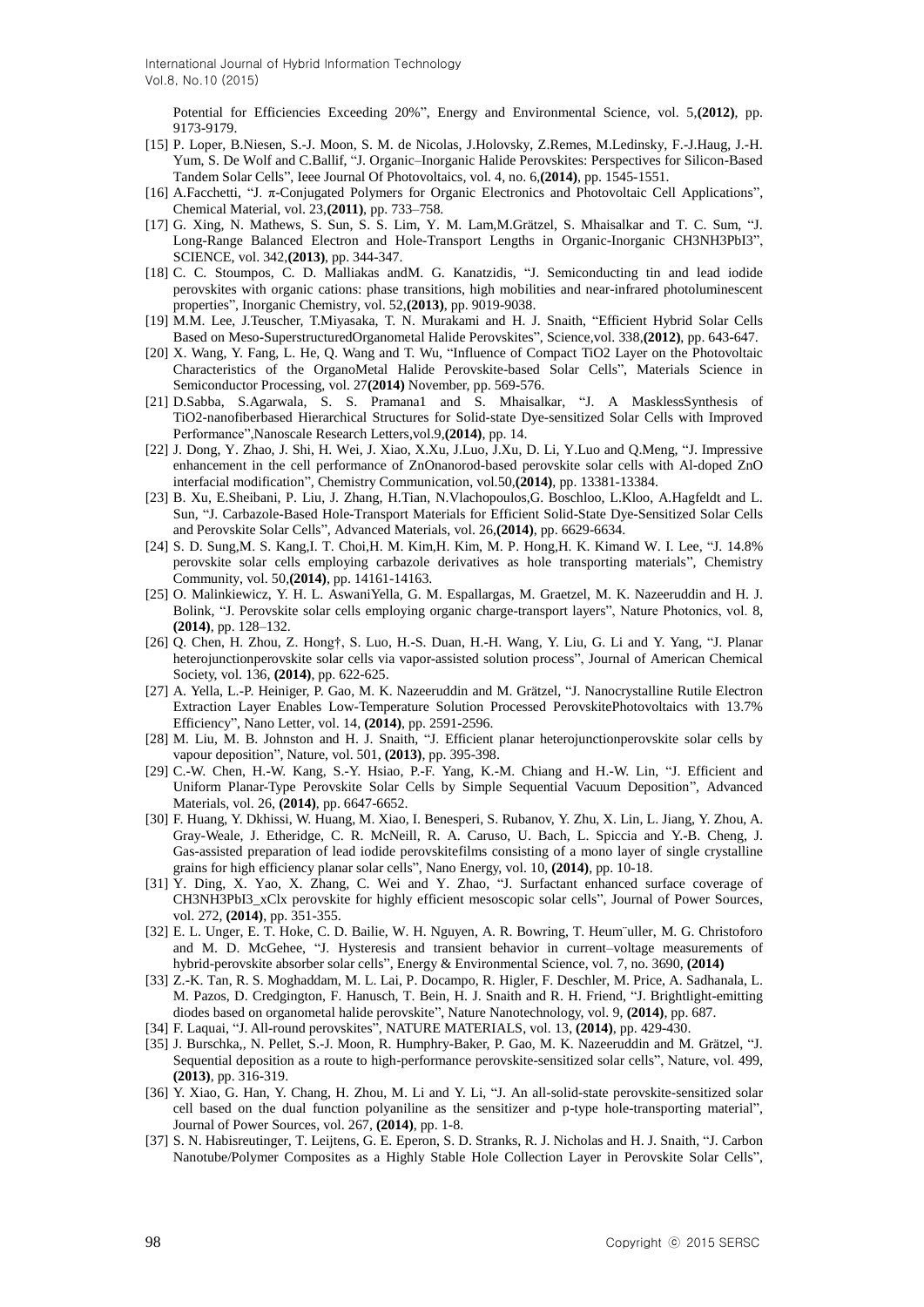Nano Letters, vol. 14, **(2014)**, pp. 5561-5568.

- [38] F. Zhang, X. Yang, H. Wang, M. Cheng, J. Zhao and L. Sun, "J. Structure Engineering of Hole-Conductor Free Perovskite-Based Solar Cells with Low-Temperature-Processed Commercial Carbon Paste As Cathode", Applied Material & Interfaces, vol. 6, **(2014)**, pp. 16140-16146.
- [39] H. Oga, A. Saeki, Y. Ogomi, S. Hayase and S. Seki, "J. Improved Understanding of the Electronic and Energetic Landscapes of Perovskite Solar Cells: High Local Charge Carrier Mobility, Reduced Recombination, and Extremely Shallow Traps", American Chemical Society, vol. 136, **(2014)**, pp. 13818-13825.
- [40] H. J. Snaith and J. Perovskites, "The Emergence of a New Era for Low-Cost, High-Efficiency Solar Cells", Physical Chemistry Letters, vol. 4, **(2013)**, pp. 3623-3630.
- [41] C. C. Stoumpos, C. D. Malliakas and M. G. Kanatzidis, "J. Semiconducting Tin and Lead Iodide Perovskites with Organic Cations: Phase Transitions, High Mobilities, and Near-Infrared Photoluminescent Properties", Inorganic Chemistry, vol. 52, **(2013)**, pp. 9019-9038.
- [42] C. R. Kagan, D. B. Mitzi and C. D. Dimitrakopoulos, "J. Organic-inorganic hybrid materials as semiconducting channels in thin-film field-effect transistors", Science, vol. 286, **(1999)**, pp. 945-947.

#### **Authors**



**Gang Wang**, received his M.S. degree in Electronic Science from Shenyang Agricultural University, China,in 2011. He is currently a Ph.D. student in College Physics, Dalian University of Technology, China. His mainresearch interests include pattern recognition, new material, and automatic control. Now he is a visiting scholar of Department of Electronic Engineering of Latrobe University, Australia which supported by China Scholarship Council and Shenyang Institute of Engineering.